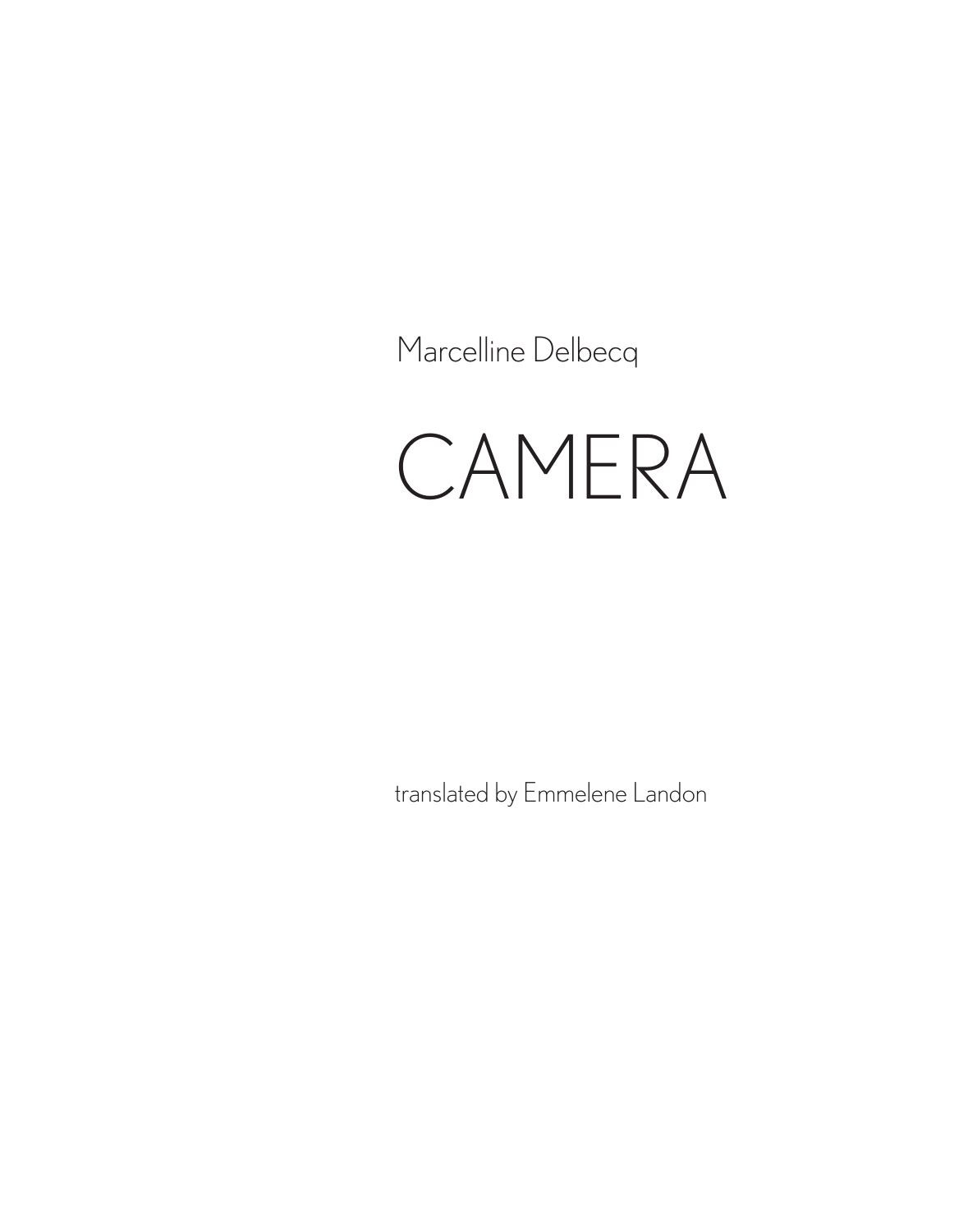In an interview on Swiss television, Jean-Luc Godard defines the image as the relationship between two distant things being brought together, or two close things being separated. "As thin as a hair, as wide as the dawn," such is the image. The space between our mental representation of dawn and that of a wisp of hair offers our imagination and our thoughts a chasm to fill, a gigantic space into which images can settle. How then does memory make its selections, with its inventories and erasures?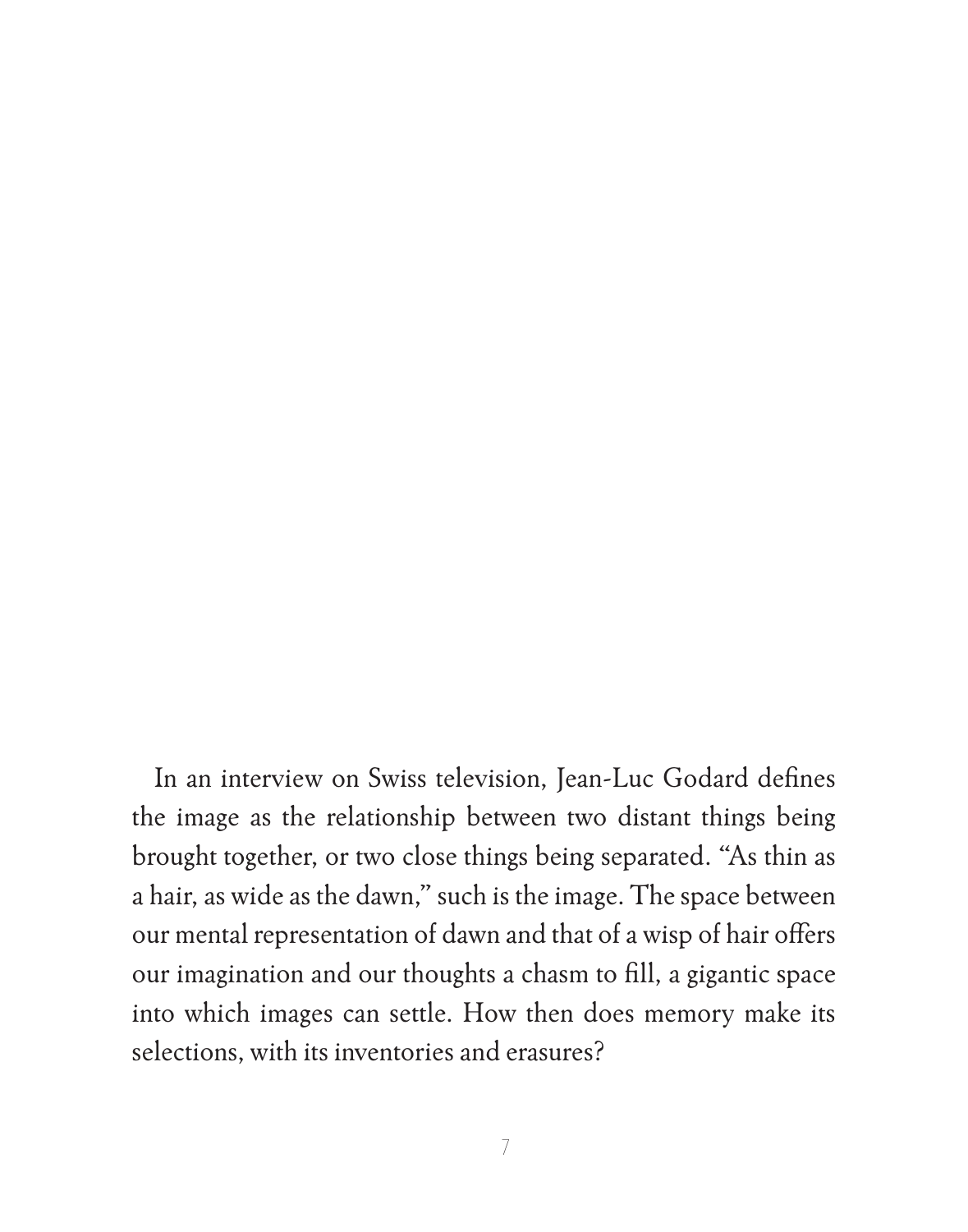In a magnificent tribute to Andrei Tarkovsky, *A Day in the Life of Andrei Arsenevich*, Chris Marker subtly reminds us of what we often forget: in cinema—more prescisely in American and Russian Cinema—there are those who film from the earth and those who film from the sky. Cowboys look up to a limitless sky, a sky they know they owe everything to. Icons, they float above men. They gaze down at the earth and see tiny figures in perpetual agitation, striving to leave their worthless traces.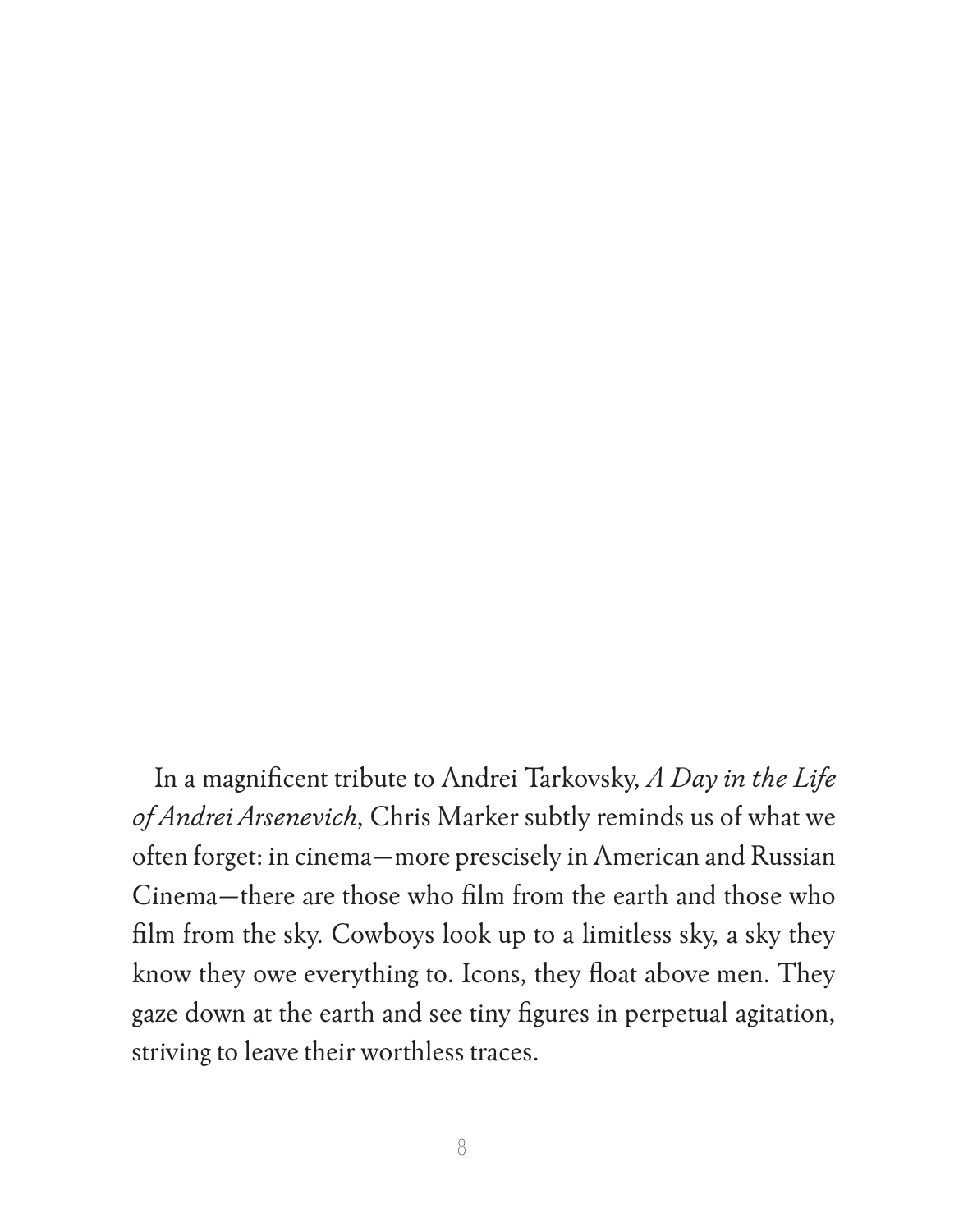The image is blurry, a capture from a short film, photographed on a television screen. On the right, a black stain could be a bumblebee whose long, still wing stretches out to the left. From the black stain—an aircraft—thick, white smoke pours out, beyond the frame. The image is immersed in diffuse vapor. Floating in the air just behind, the plane filming the dislocation shows us the wounded bomber. Nothing of its fall, just the curious glow of a target struck the moment the shutter is released. This plane suspended between the intensity of combat and a shattered flight is the match of Pierre Bergougnioux's incandescent *B-17 G*.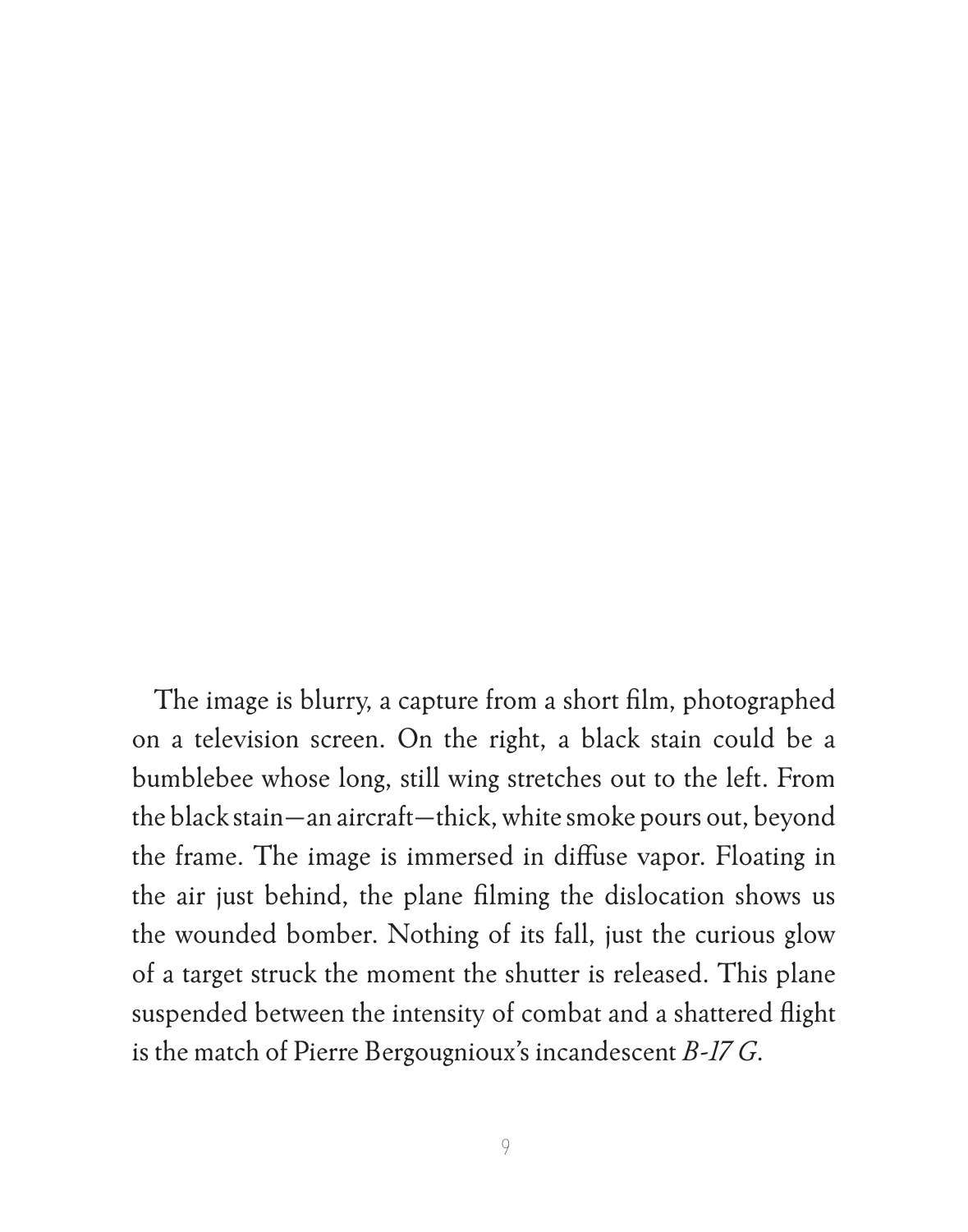Two mesmerizing photographs, of such calm and violence that one is immediately staggered into silence, rendering all commentary useless, are reproduced on pages 280 and 281 of the catalogue for the exhibition *Vues d'en Haut* at the Centre Pompidou-Metz. Their framing is identical. On the left, a city seen from above; on the right, the same city photographed after Enola Gay had dropped the atomic bomb.

How much time had passed between these twin images, images that take our breath away when we realize the extent of the blast? Gone. No traces of anything, absolutely no traces at all, only an immensity of ashes. Clear annihilation photographed from a sovereign height. One of the questions that has kept turning in my mind ever since I saw these two images is whether the pilot took these photos to prove to his superiors that he had accomplished his mission, or in order to convince himself that he hadn't fallen prey to pure hallucination.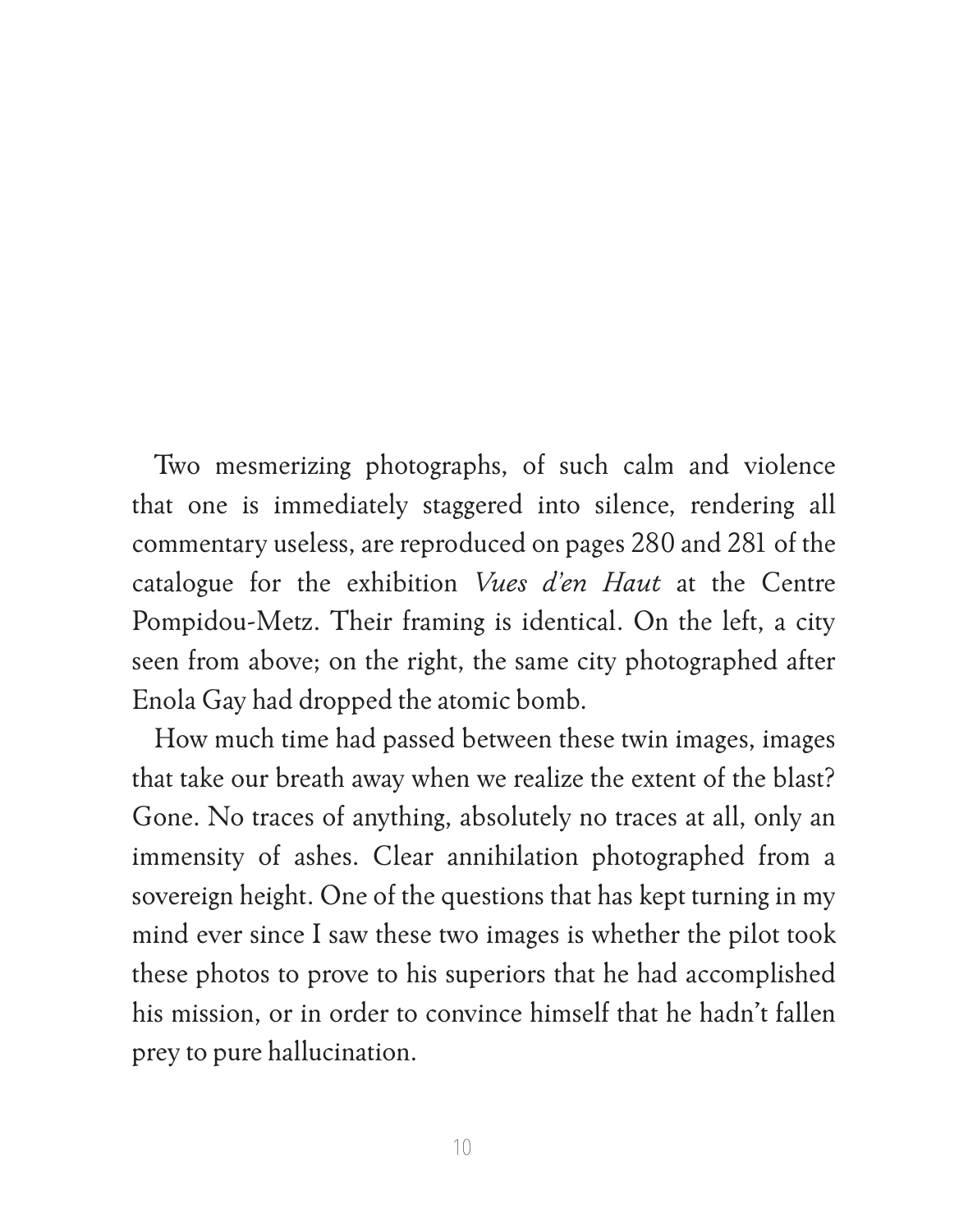How many images—and which—remain, pressed onto our memories after covering miles and miles by plane, car, tram, or foot in the sun, in the rain, blown by the wind, through the dust and sand, the salt, right in the middle of arid, infinite plains, or in the smell of tobacco and alcohol that grabs the throat when entering a casino on a Saturday evening in a small town in Nevada?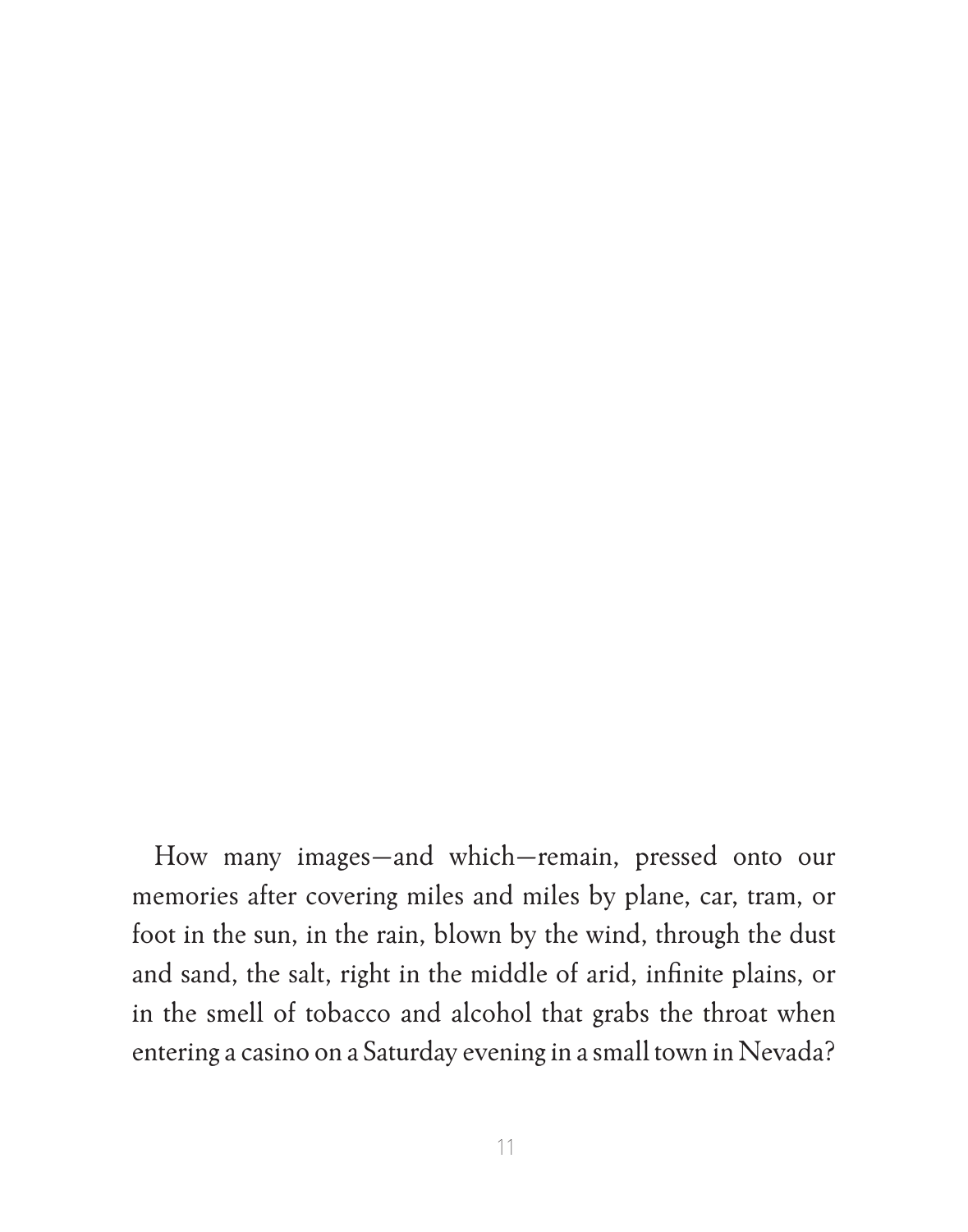At the conference *Looking for the First Spectator* on June 3, 2011 at the Cinémathèque Française, the filmmaker and writer Jean-Louis Comolli showed a fifty-second "Vue Lumière," shot in 1895. A crowd of men and women with boxes and tripods flocks to the wharf from a ship's gangway. Some ignore the camera, others wave and tip their hats. *The Photographical Congress Arrives in Neuville-sur-Saône* is a short film that shows the arrival of photographers on their way to a congress at the French Society of Photography, the same year cinema was born. Seventeen meters of film unroll an image of cinema filming photography on the move, an extraordinary osmosis of fluidity and of fixity.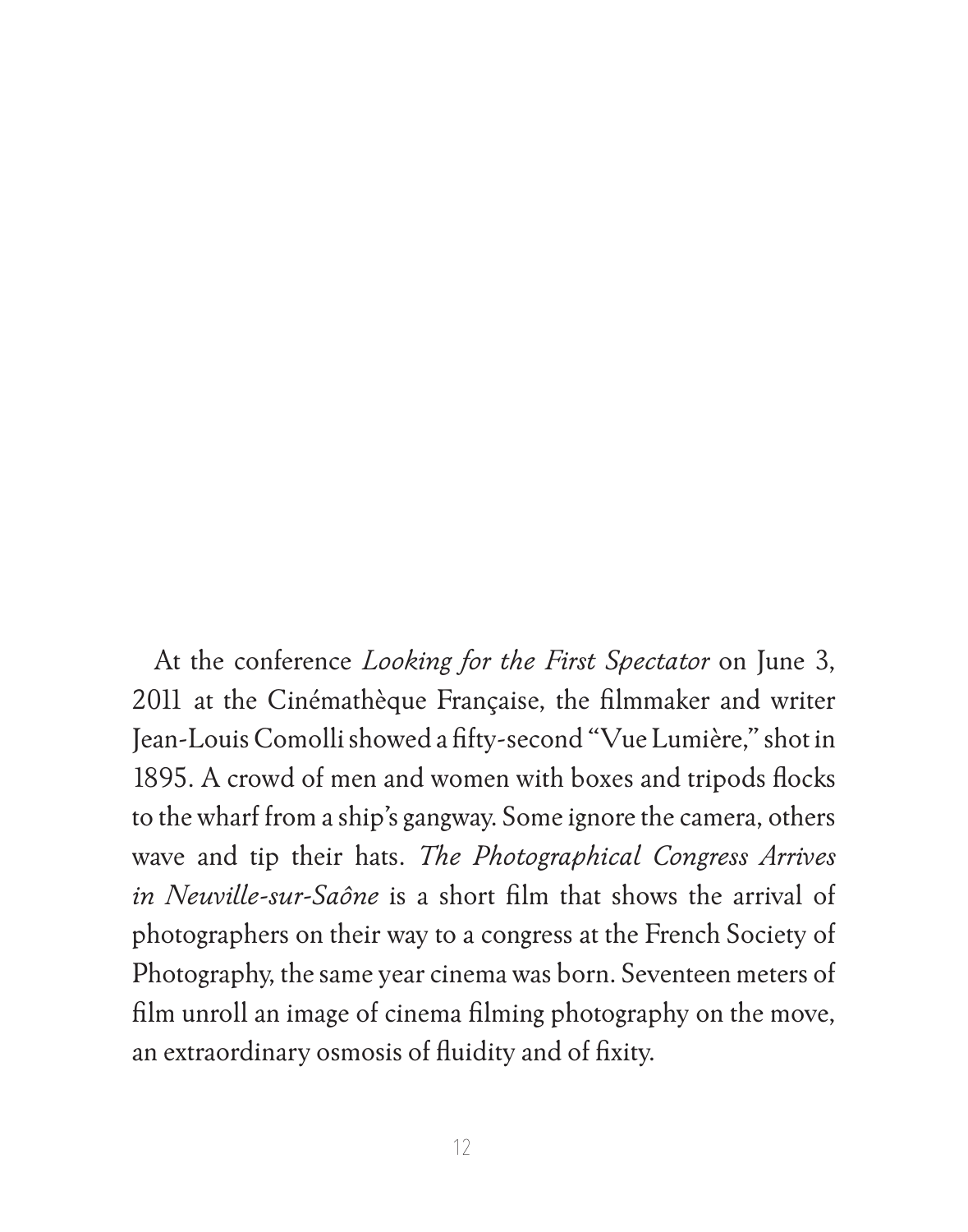Several years ago, I decided to write about an anonymous photograph at MoMA, surprised by its inclusion in the collection. Some time passed and I still hadn't started to write about this photograph taken at Coronado Beach in 1930. At first glance, one sees only two of the three people in it: a man, face hidden by a stole, lifts a woman up by holding her under her breasts. She smiles at the photographer whose shadow, an integral element of the scene, is the obvious proof of his presence. This photograph could mean nothing more than what it shows, nothing of the thousand and one possible existences of these three characters at Coronado Beach, suspended on the sand one day in 1930, in autumn, winter, spring, summer, how could we know? The seasons follow on, one after the other, and nothing ever really changes on the California coast.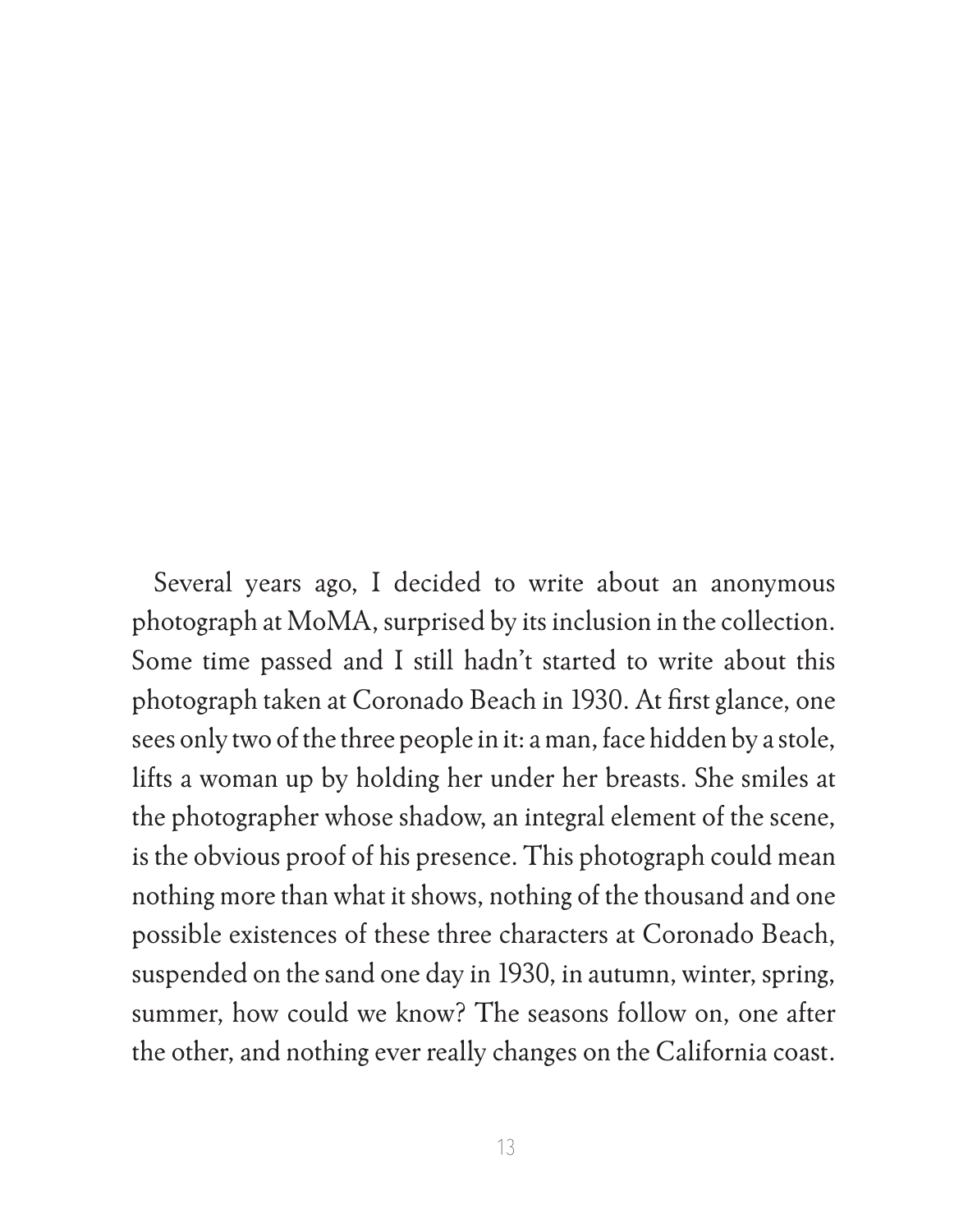Nevertheless, there are two men and a woman. One man is carrying her, the other photographing. The woman isn't smiling at the man carrying her, but at the man photographing her. It is impossible not to be reminded of *Jules and Jim*, the drama of a woman torn between two men, incapable of choosing. These three are protagonists whose own story has disappeared into thin air, and the MoMA caption, "Coronado Beach, California, circa 1930, silver-salt print, 10.7x6 cm, from the Lois and Bruce Zenkel Collection, number 200.1991," doesn't tell us much, not if they are a couple nor who designed the pattern of the dress, where the earrings came from or how many pieces made up the suit, not the brand of the brilliantine nor where they had walked from or who owned the car parked on the dune. And even if they couldn't know a war was going to break out in Europe nine years later, they had already lived through a Black Thursday, a Black Monday, and a Black Tuesday; though maybe, on that day in 1930, this beach sparkling with mica might well have let them forget.